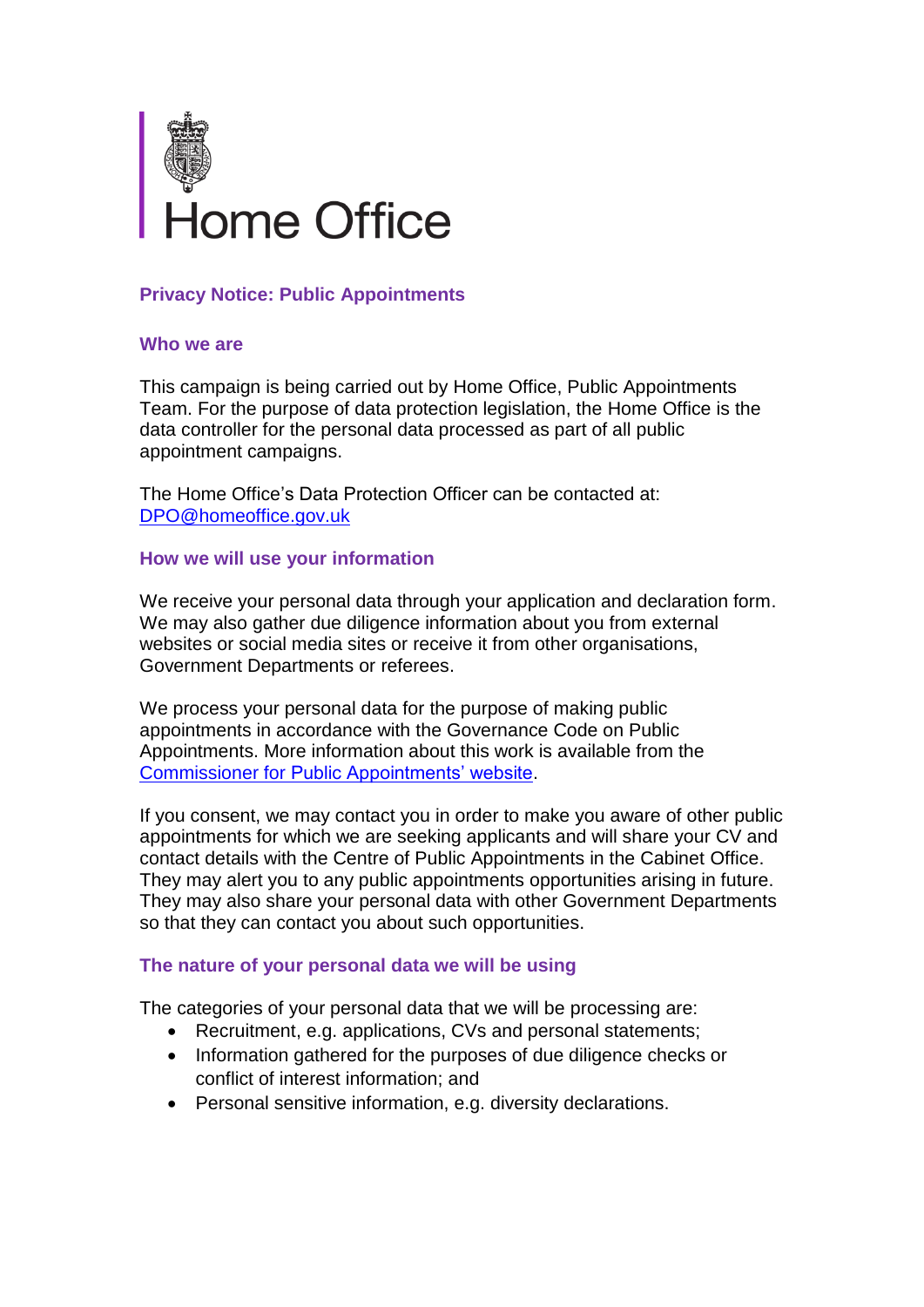# **Why our use of your personal data is lawful**

In order for our use of your personal data to be lawful, we need to meet one (or more) conditions in the data protection legislation. For the purpose of this work, the relevant condition(s) that we are meeting are:

- Consent Only where you consent to our contacting you in relation to other opportunities and sharing your personal data with the Centre for Public Appointments and other Government Departments for this purpose.
- Legal obligation  $-$  It is necessary for us to comply with a legal obligation placed on us as the data controller. We are required to report on equality of opportunity and public appointments must be made in accordance with the Governance Code on Public Appointments.
- Public task It is necessary for us to process your data for the performance of a task carried out in the public interest or in the exercise of official authority vested in the data controller, such as the exercise of a function of the Crown, a Minister of the Crown, or a government department. The Home Office Public Appointments Team facilitates campaigns to appoint high-quality candidates to roles across the Department's arm's-length bodies and committees.

Where the information we process is special category data, we may also rely on the condition that such processing is necessary for reasons of substantial public interest for the exercise of a function of the Crown, a Minister or a government department.

### **Who we will make your personal data available to**

We sometimes need to make personal data available to other organisations. These include other organisations with whom we need to share your personal data for specific purposes.

Where we need to share your personal data with others, we ensure that this data sharing complies with data protection legislation. For the purpose of this work we may need to share your personal data with:

- Ministers:
- The Office of the Commissioner for Public Appointments;
- The Cabinet Office: and
- The Prime Minister's Office, 10 Downing Street.

This data sharing is lawful because is necessary for making public appointments in accordance with the Governance Code on Public Appointments.